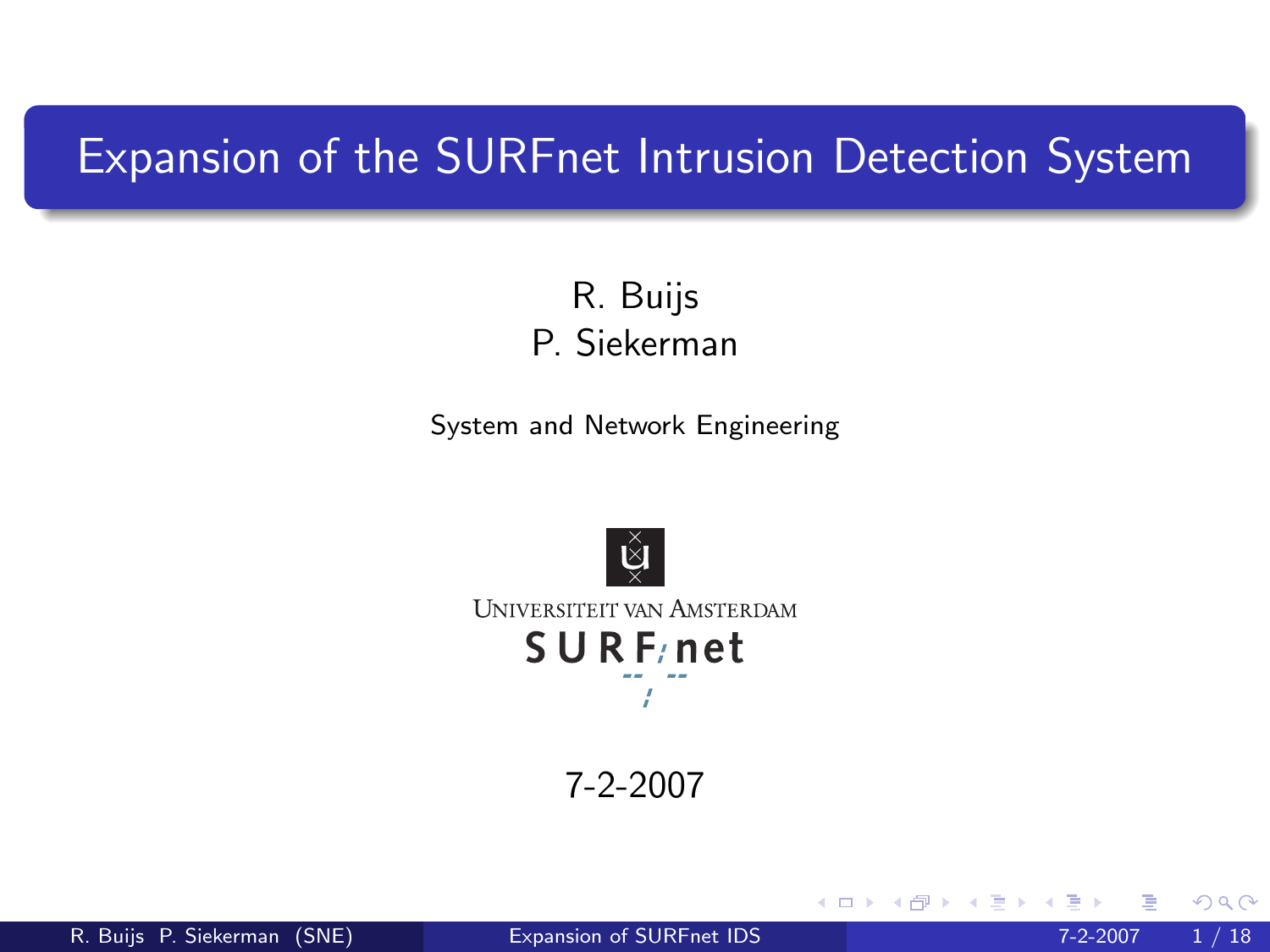# [Assignment](#page-2-0)

2 [Intrusion Detection Systems](#page-3-0)

# 3 [SURFnet IDS](#page-5-0)





4 0 8

∋⊳⊣ э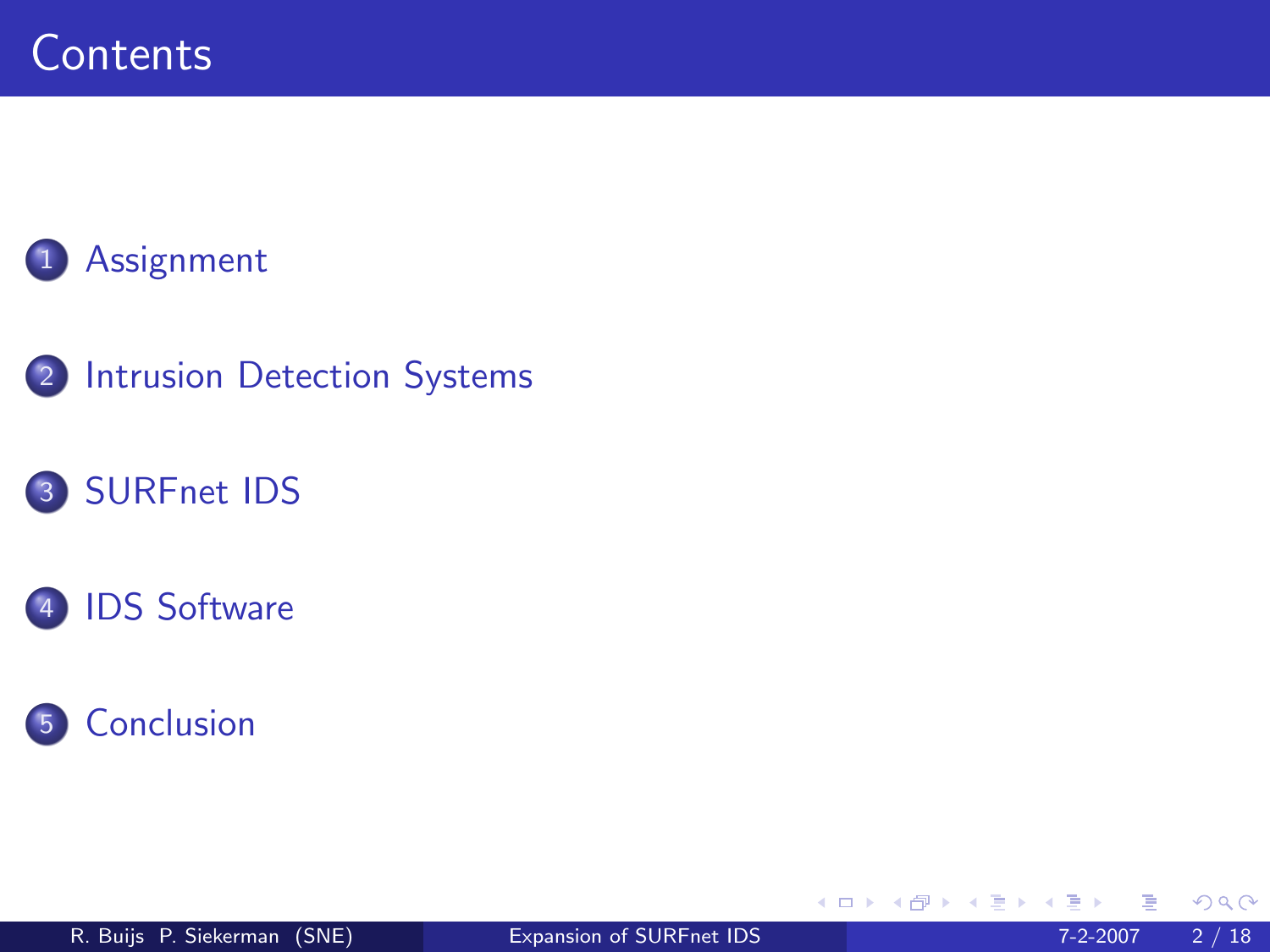Suggest improvements to SURFnet IDS.

**•** Greater diversity

IDS product research

<span id="page-2-0"></span> $\leftarrow$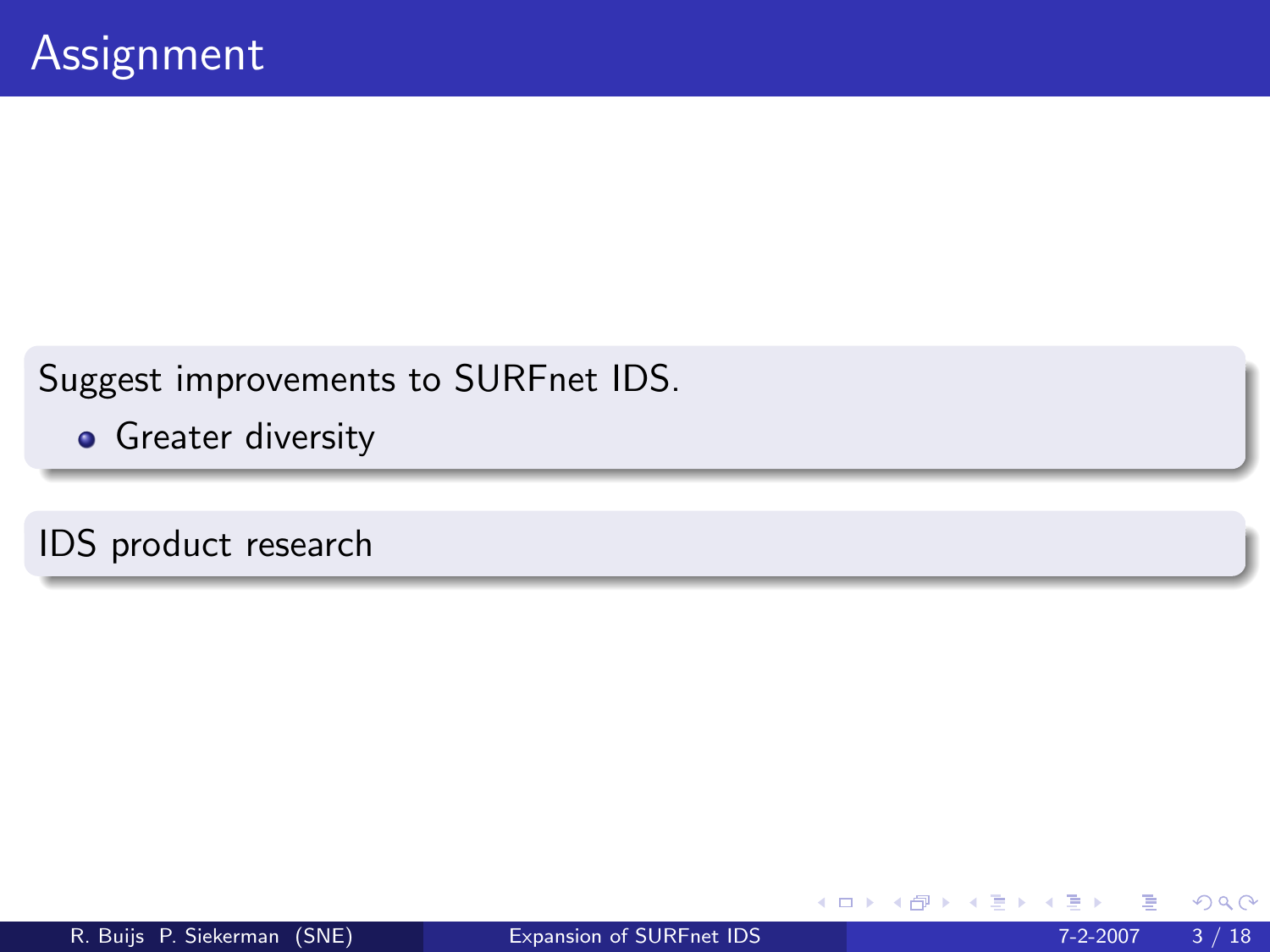- What is an IDS?
- **HIDS** 
	- **•** Host based
	- Monitors attacks to host
- <span id="page-3-0"></span>NIDS
	- **Network based**
	- Monitors malicious traffic on network, multiple hosts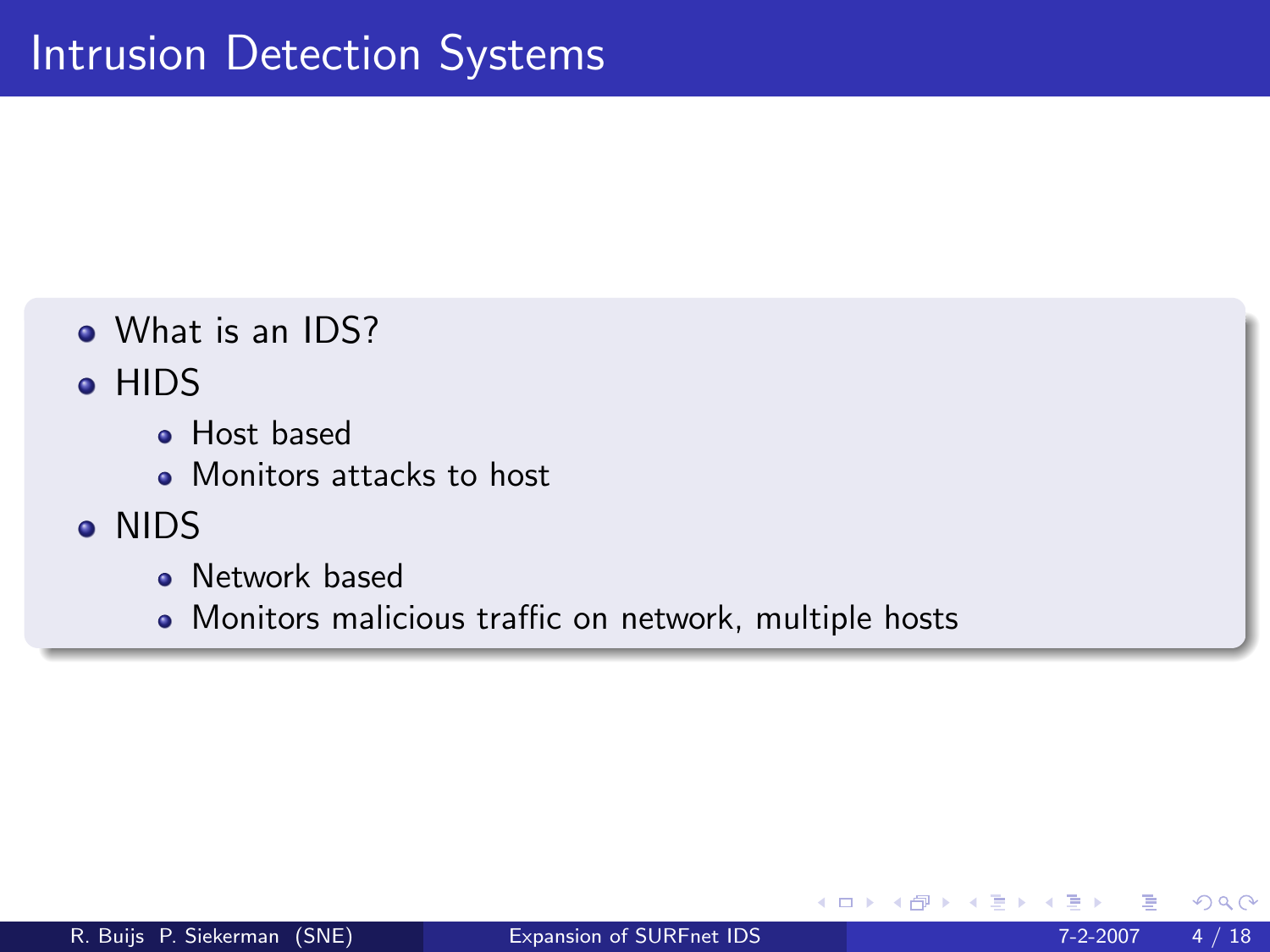## **o** Low-interaction

- **Service emulator**
- **.** Limited to emulation
- Easier to detect

## **•** High-interaction

- **e** Runs real services
- Real host, or virtual
- Zero day attacks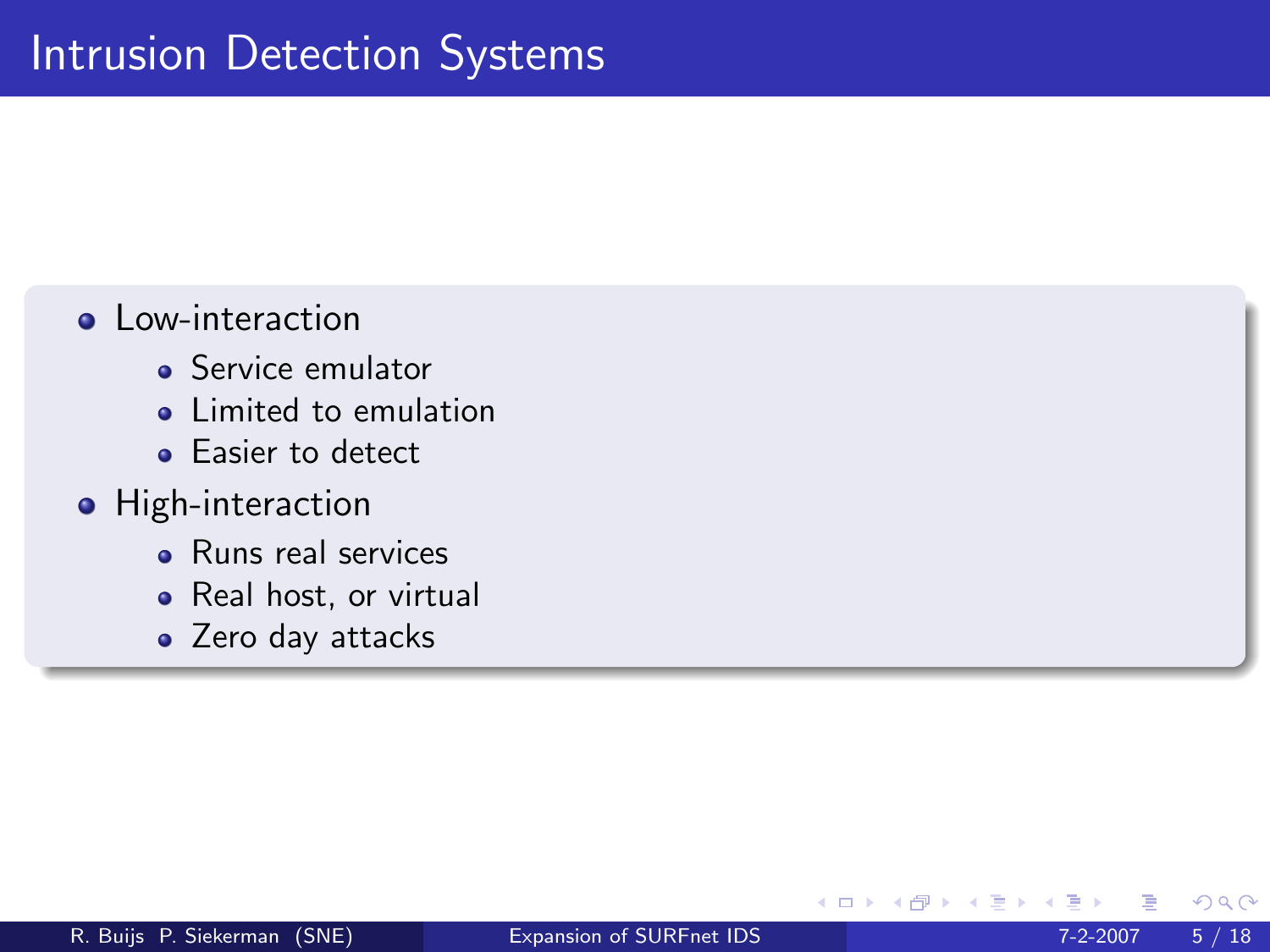- Distributed sensor-based HIDS
- **o** Sensor
	- Any PC
	- **.** USB stick
	- Remastered Knoppix
	- OpenVPN

4 0 8

<span id="page-5-0"></span>×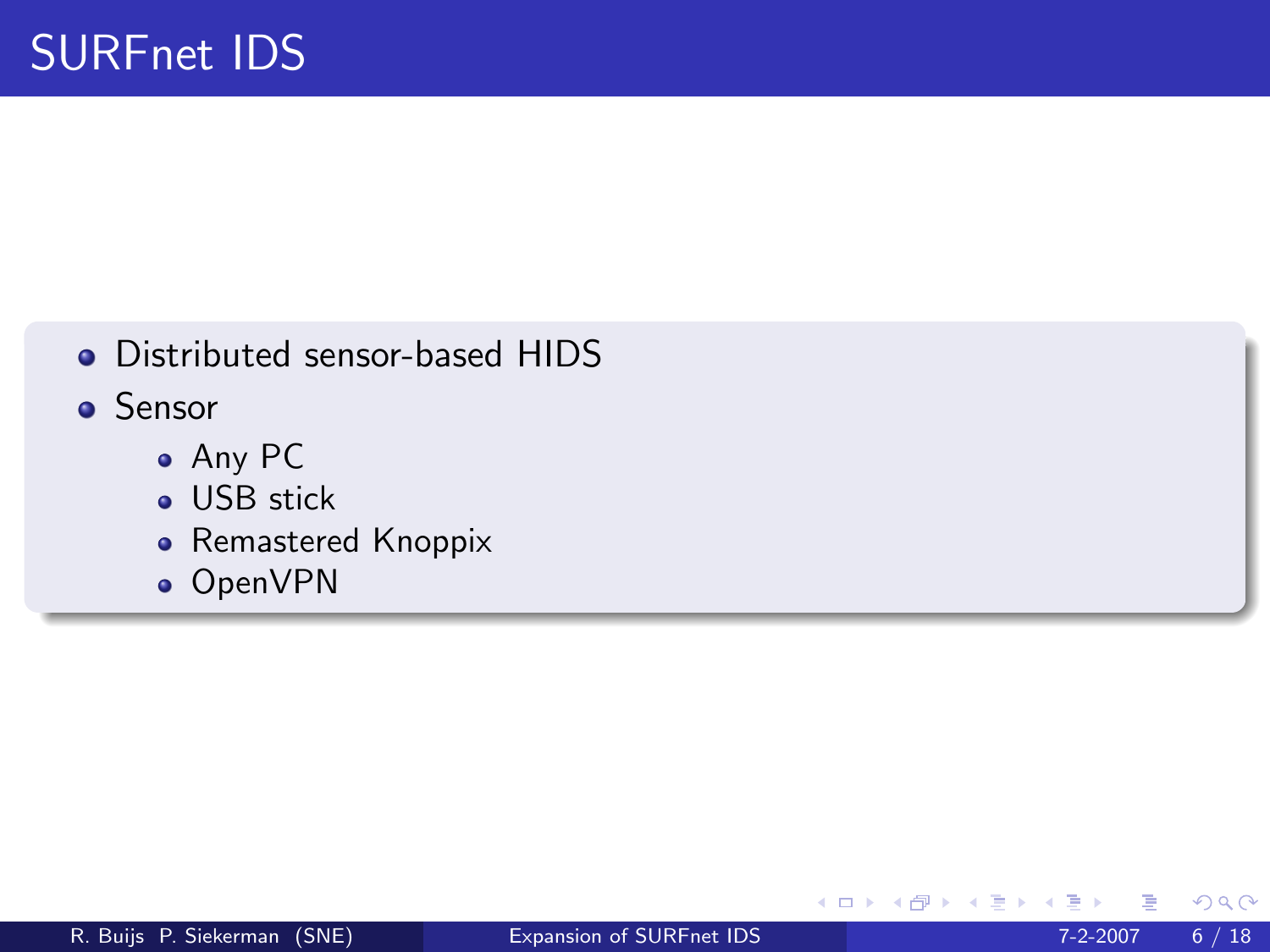# SURFnet IDS

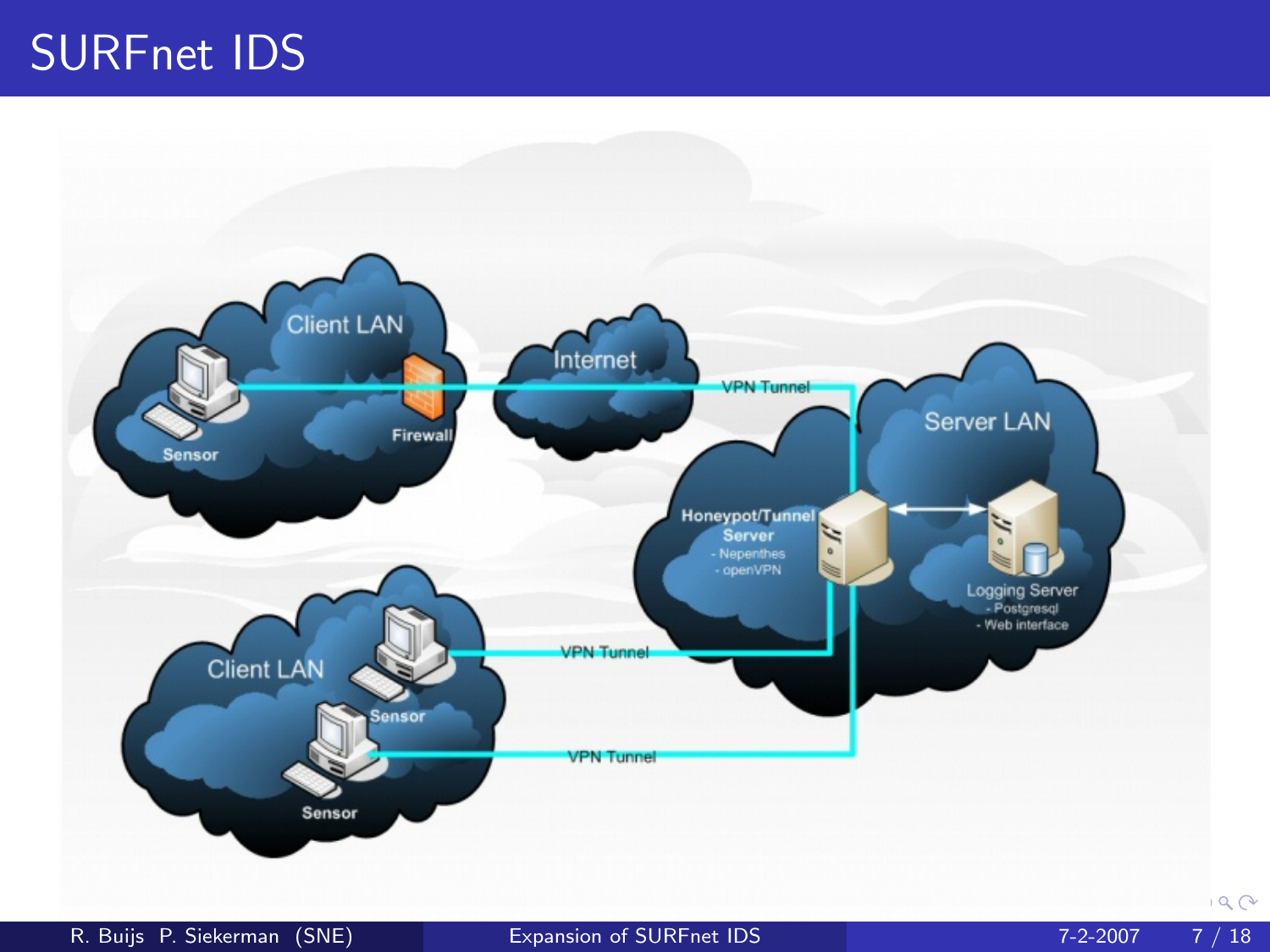# • Nepenthes

- Simulates vulnerabilities, and collects mallware
- More than 20 simulations currently available
- Reports to PostgreSQL database

### Argos

- High interaction IDS
- Can be used to analyse Zero day attacks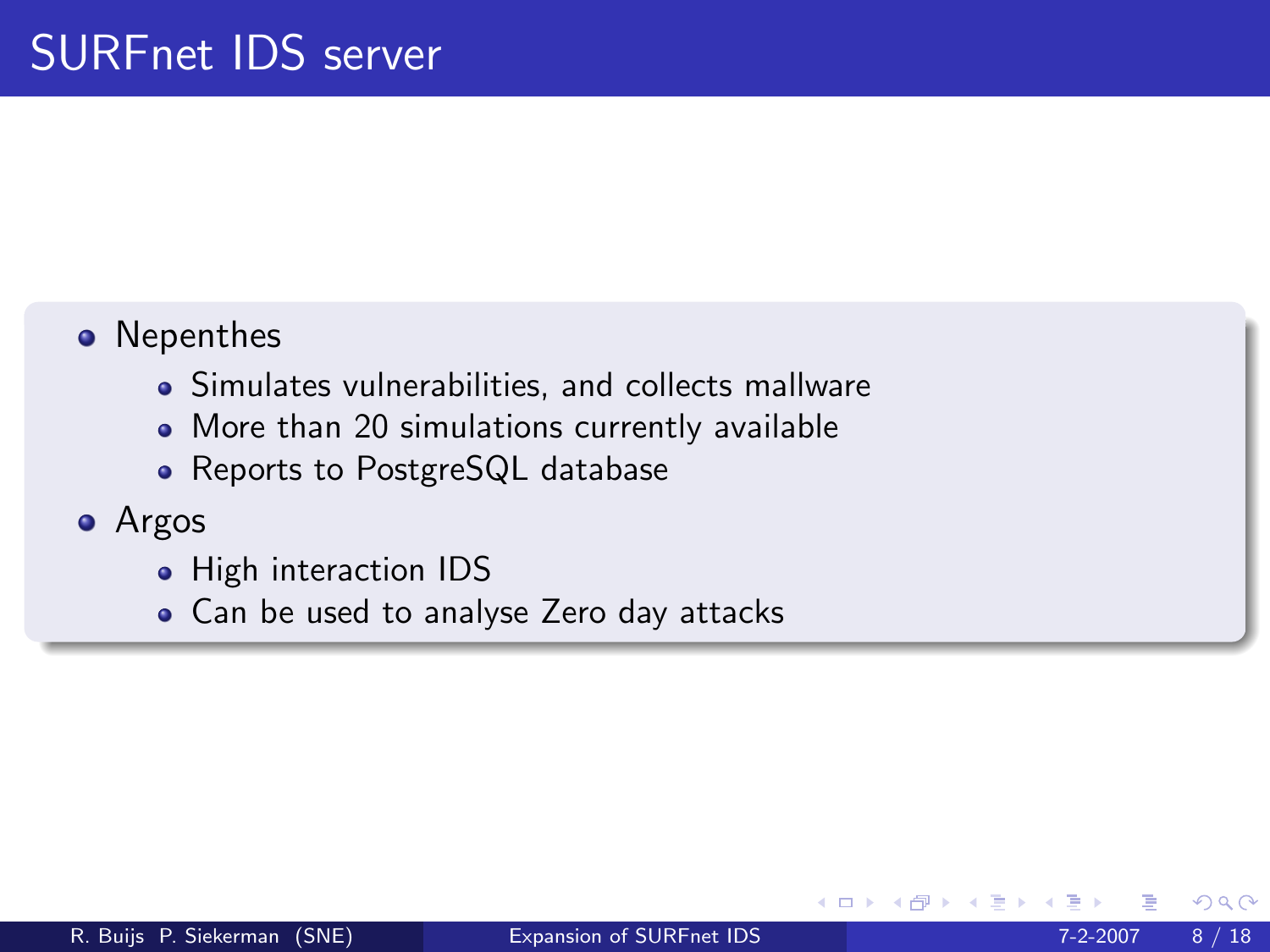- **•** Customer can log in
- **Access to information of their sensor**
- Which attacks
- **•** Statistics

 $QQ$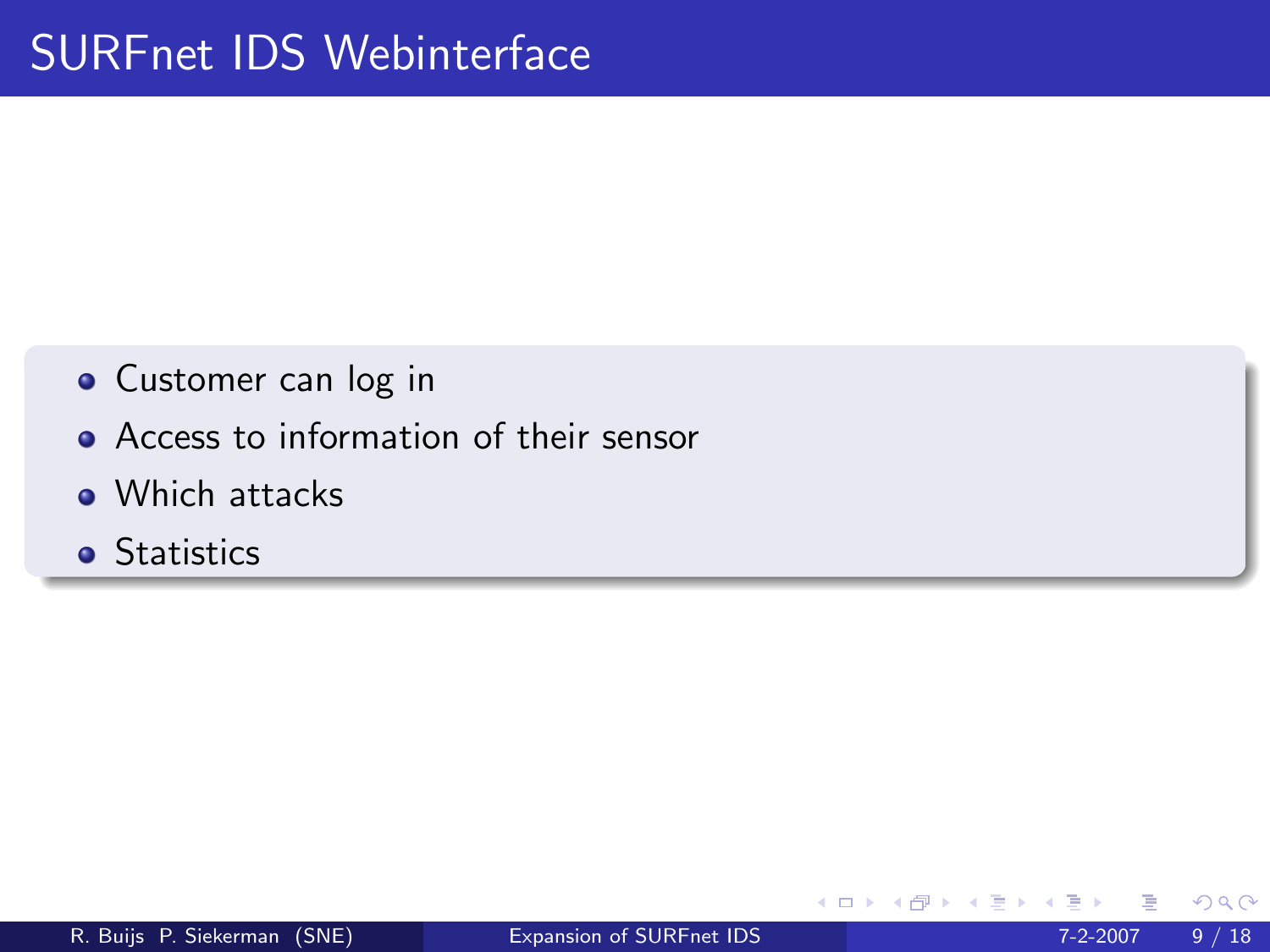- **•** Tripwire
- Samhain
	- Client-server based
- Aide

4 0 8

<span id="page-9-0"></span> $QQ$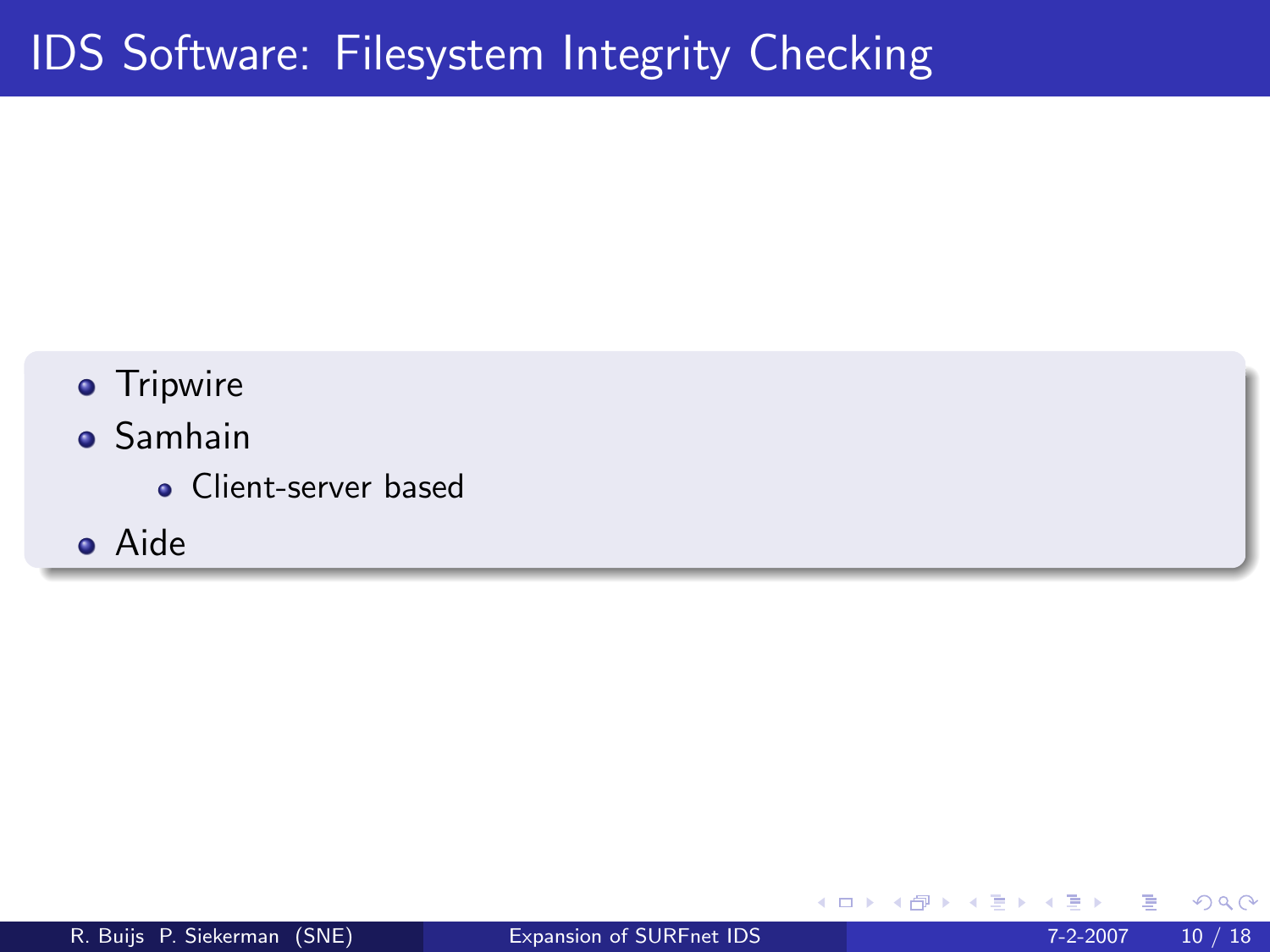#### Honeyd:

- Simulates a host with vulnerable services
- Simulates complicated networks
- Well documented
- Infrequently updated

 $\leftarrow$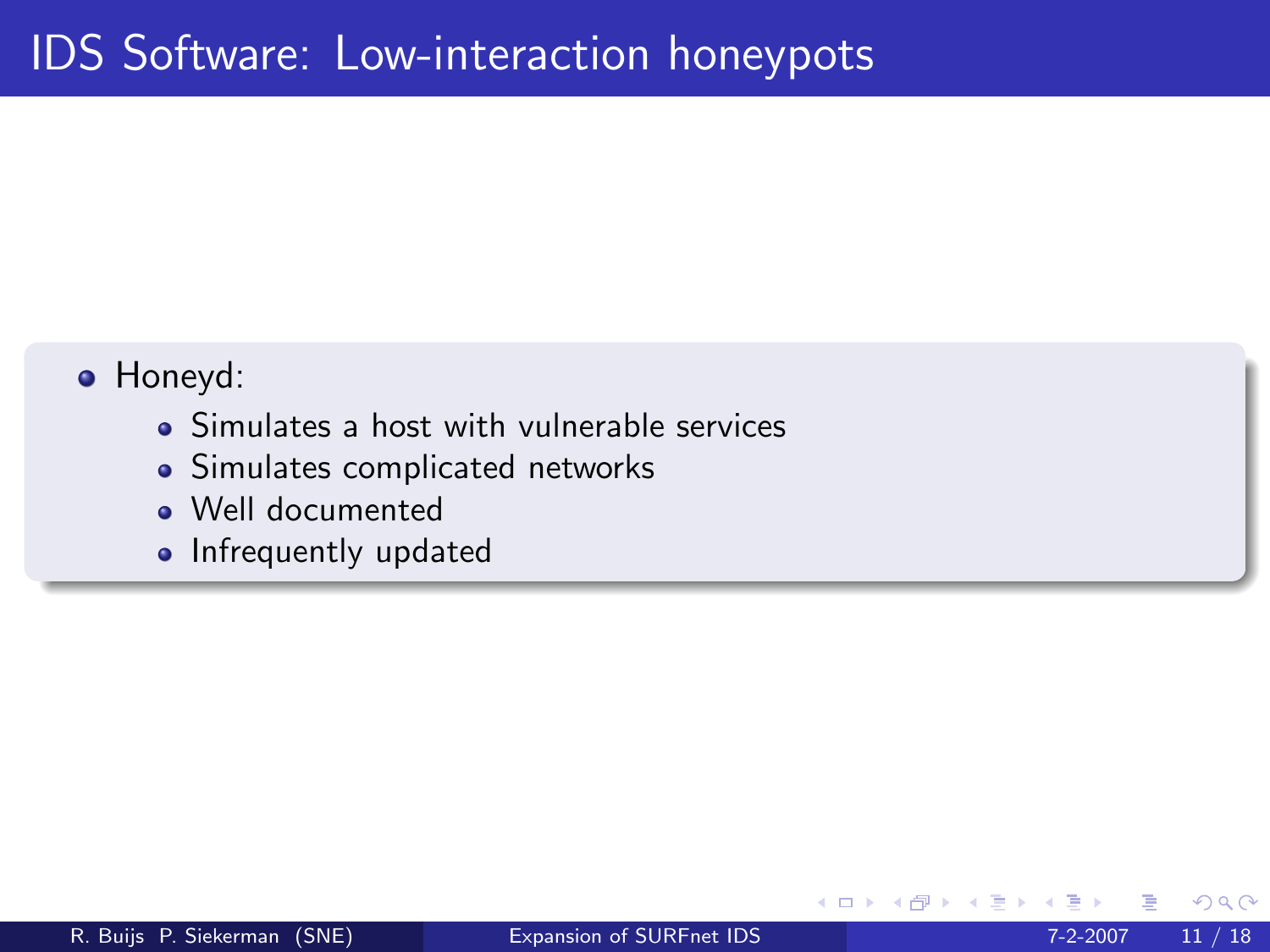- **•** Honeytrap:
	- Simple: "Poor man's service emulator"
	- **Mirror** mode
	- Regularly updated
	- Badly documented
	- No community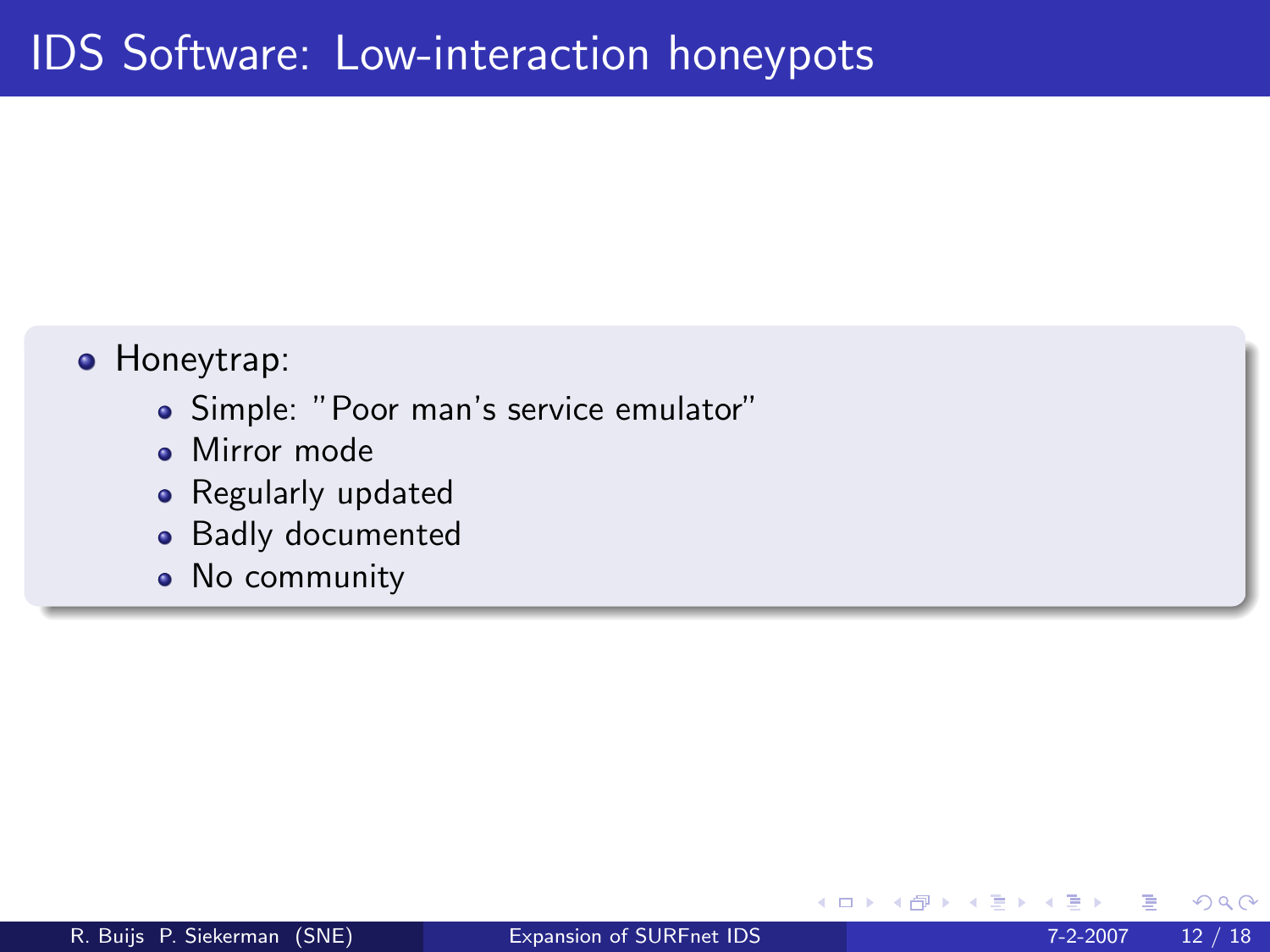## Prelude:

- IDS Framework
- Sensors
- IDMEF (XML)
- **•** Policies
- Web-interface Prewikka

4 0 8

 $\rightarrow$ 

 $QQ$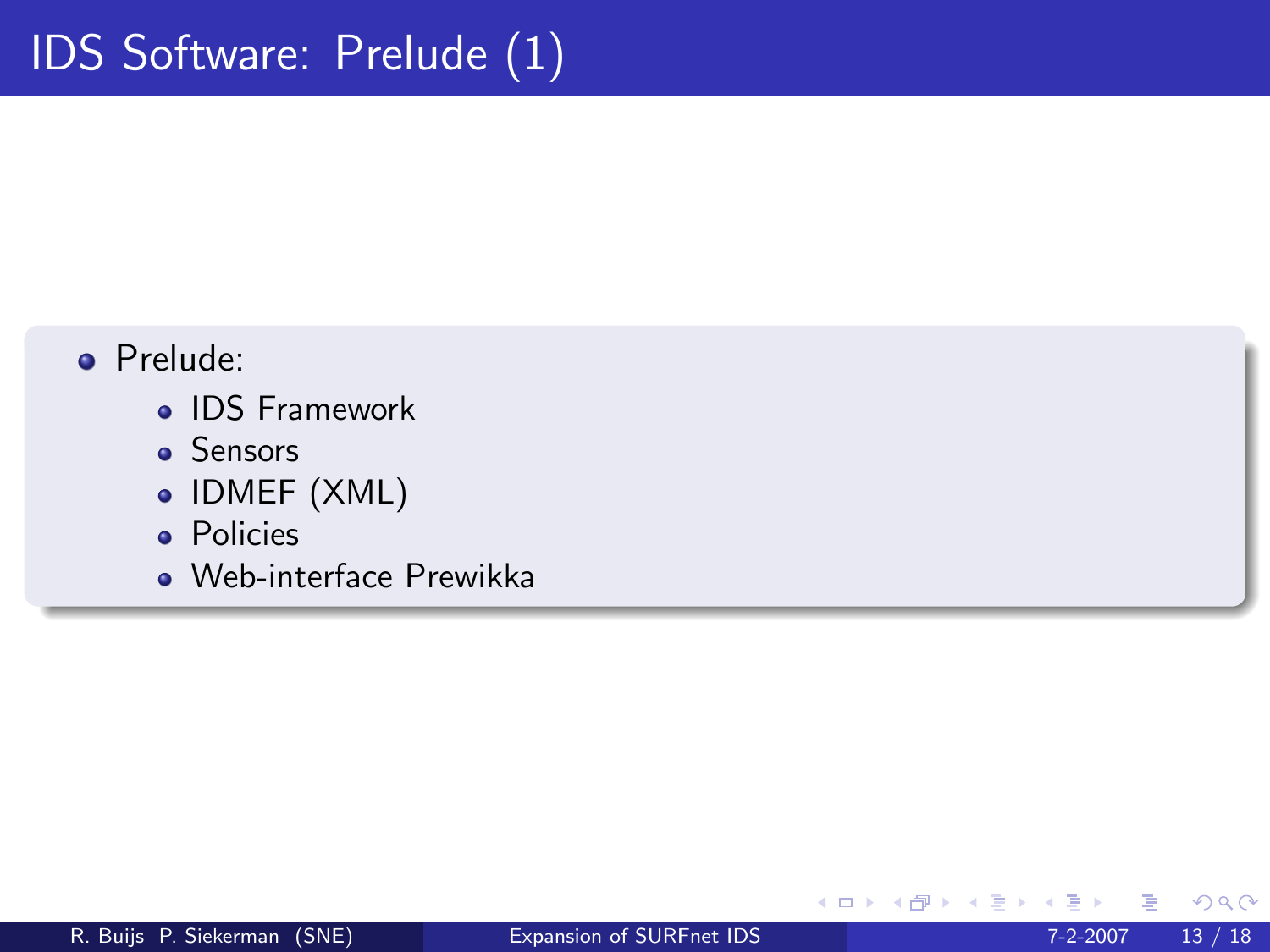## **•** Prelude test:

- Slow
- Web-interface needs to be modified

4 0 8

×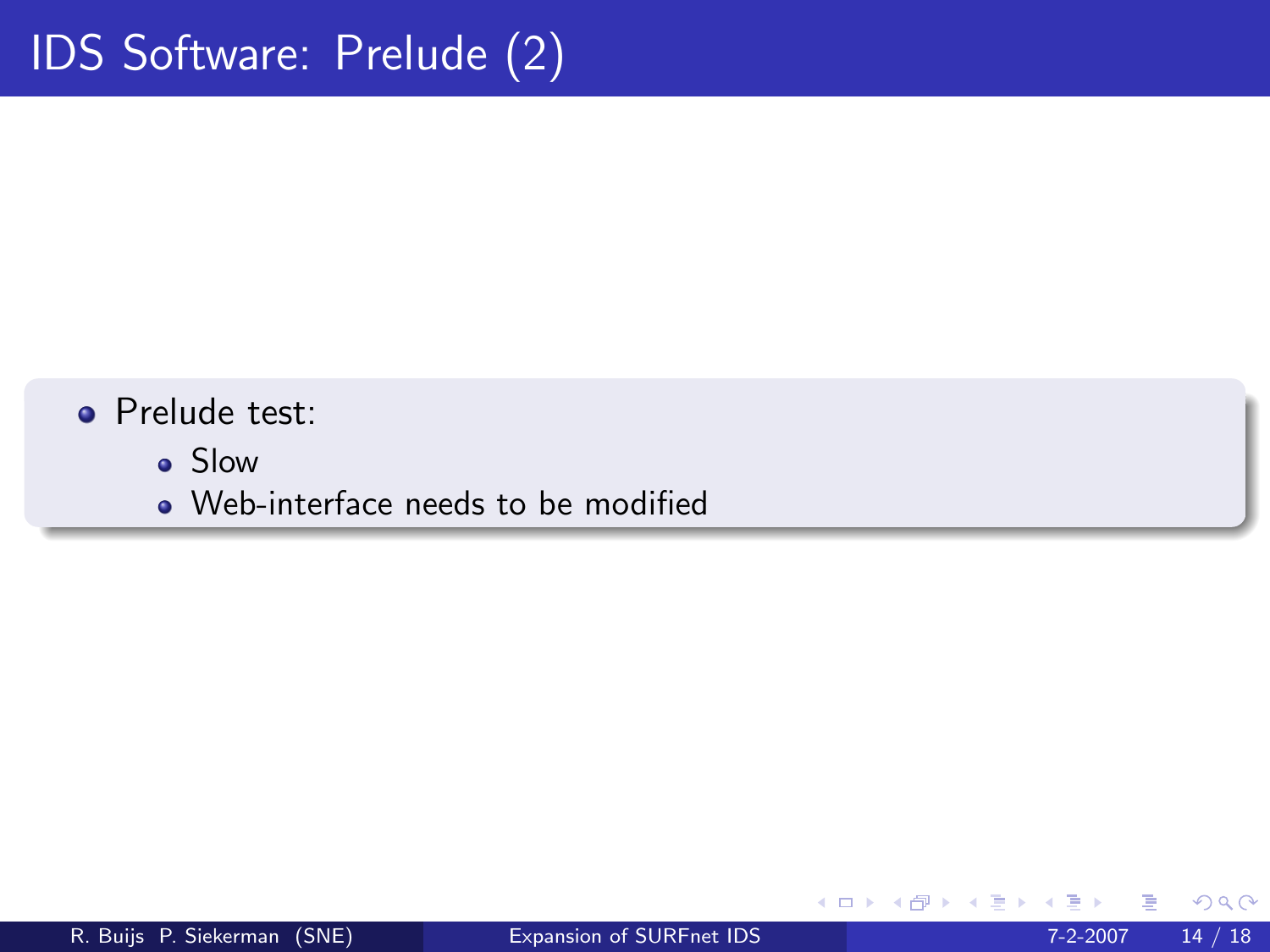- Network traffic analyse tool
- **Operation Modes** 
	- Sniffer / logger mode
	- **o** Inline mode
	- Network intrusion detection mode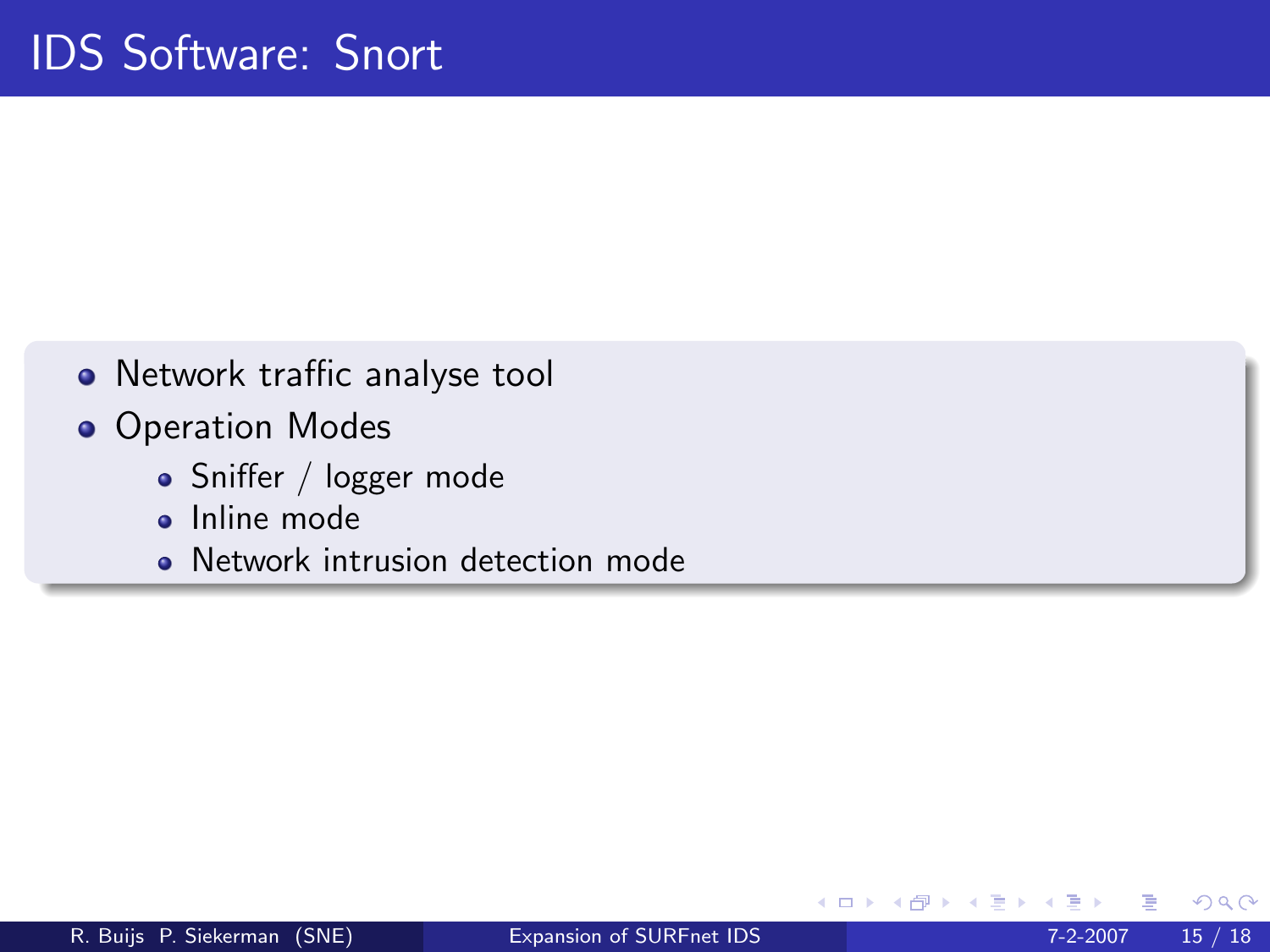- **o** Rules
- **a** Alerts
- Logging
- **o** Implementation
- **•** Maintenance

4 0 8

×

 $QQQ$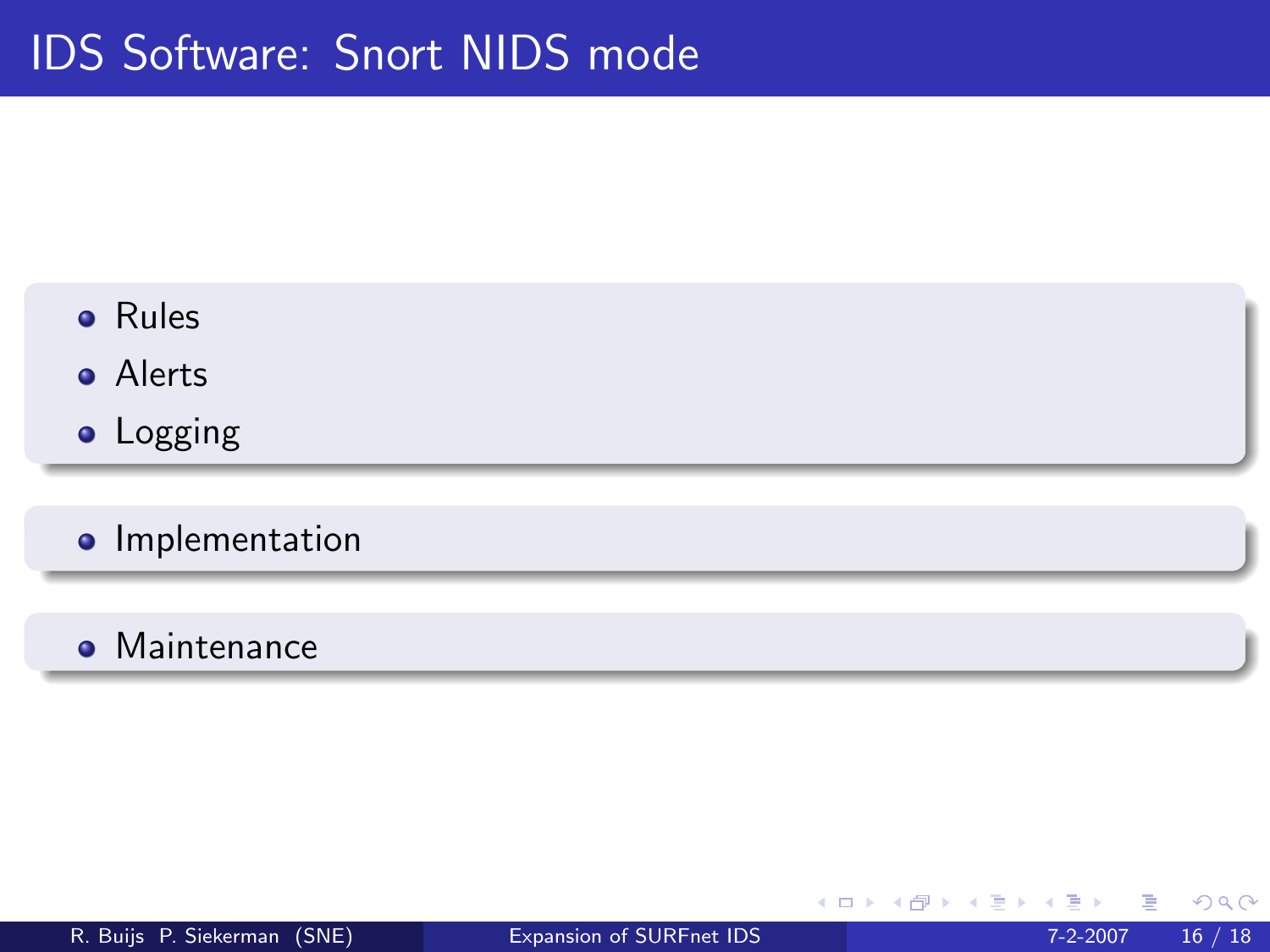- **.** Let SUREnet IDS detect more malicious traffic
- · Our advice: Integrate Snort
- <span id="page-16-0"></span>• SURFnet IDS will cover a greater diversity of malicious traffic